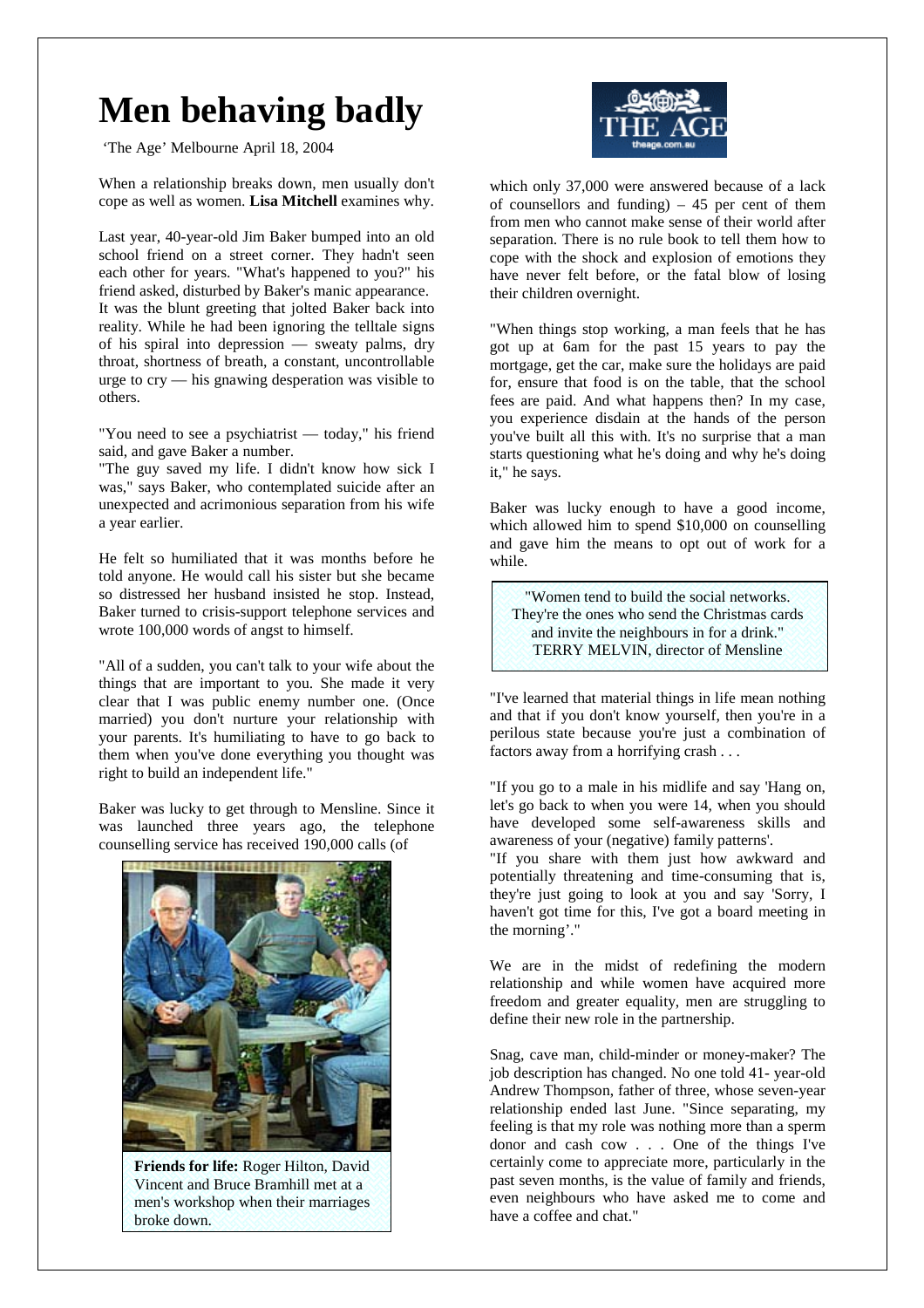Men are still not socialised to reach out emotionally in times of stress and often find their social networks have fallen by the wayside by midlife, and particularly after separation. Women tend to build the social networks, says Terry Melvin, manager of Mensline Australia.

"They're the ones who send the Christmas cards and invite the neighbours in for drinks."

Thompson felt particularly isolated because he had moved from interstate. He is on a cheap phone plan to keep in touch with friends but that doesn't replace a wife and three kids.

"I found when I moved to Melbourne and got married, the focus of my life became work and family. Particularly with a young family and building a home, it didn't leave much time to socialise. Time out for me meant solitary pursuits like a run or a cycle."

As Thompson struggles to re-create his fathering role from a distance, he is beginning to wonder if his children might be better off without him. Arranging access has become an emotional nightmare. (Nearly a third of all children living with a natural parent have little or no contact with the other parent.)

It's all such new territory — the lawyers, childsupport services, adjusting to living alone, and his once-comfortable financial position have vanished.

"There's very much a feeling of helplessness with dealing with the system, which seems morally unjust . . . Now, any career change I make has to be at least at a certain income level . . .

I brought everything into the relationship, but it means I've marked time for seven years, financially. After tax and child support and health-care and half the expenses for the children, I'm paying about 80 cents in the dollar."

It's a common theme. A man wakes up one day and his wife says two words — "It's over," says Tony Gee, a psychologist at Relationships Australia.

Women initiate divorce 64 per cent of the time, according to the Australian Bureau or Statistics. They initiate because they are no longer dependent on men to survive, says Gee, but as initiators, women can also prepare themselves, mentally and emotionally, for the break.

Too often, men seem not to notice the warning signs of a relationship going awry, and the abruptness of separation leaves them reeling.

Thompson and Baker's stories echo those of the hundred or so men who have joined the men's separation and parenting group run by Gee.

In the face of such massive change, many will hit "self-destruct" and anaesthetise their pain with alcohol or drugs, or revert to primitive responses such

as rage, even violence, as they lose control over their lives.

Those who choose to work through their issues survive the experience — and future relationships far better, he says.

"Men are not part of a culture that encourages selfreflection or to externalise stuff. For the guys going through my program, it's a big shift for them to start reflecting on themselves."

David Vincent, Roger Hilton and Bruce Bramhill are three affable men in their 50s. They've moved from handshakes to hugs in the past 15 years and it's a world away from the lives they led before divorce. All three have remarried.

Their friendship began with a Melbourne workshop called Man's Inner Journey, a self-development group that spawned a monthly men's group.

It wasn't until Vincent's second marriage failed after just 15 months that he began to search inwardly for the cause. Through the workshop, they have confronted realities about themselves, their partners and society's perceptions of them that have changed their outlooks on life, and their enjoyment of it, enormously.

"The course gets you going," says Vincent, "but the men's group is about being able to share your feelings on an ongoing basis, because it would be easy to slide back into your old habits . . .

"For me, (the course) was about understanding my patterns of behaviour and being able to understand where the communication broke down . . .

"I learned how to sit down and communicate . . . There was also a lot of self-criticism . . . In picking myself up from that, you learn to forgive yourself and look at what you need to do to change that behaviour."

Hilton and Bramhill talk about the "tools" of the relationships trade that they now use every day. Men's groups, they say, provide a safe and nonjudgemental environment within which to use these tools.

They have learned how to build deeper friendships with men and how to recognise and control the emotions that sometimes drive them, rather than acting blindly upon them.

Says Bramhill: "If you realise your reaction is linked to something that happened in the past, you then have control over it. There's more power in acceptance than there is in reaction."

Each night he and his wife, Jill, acknowledge three positive things about themselves and each other. They have made a commitment to self-development and nurturing their relationship.